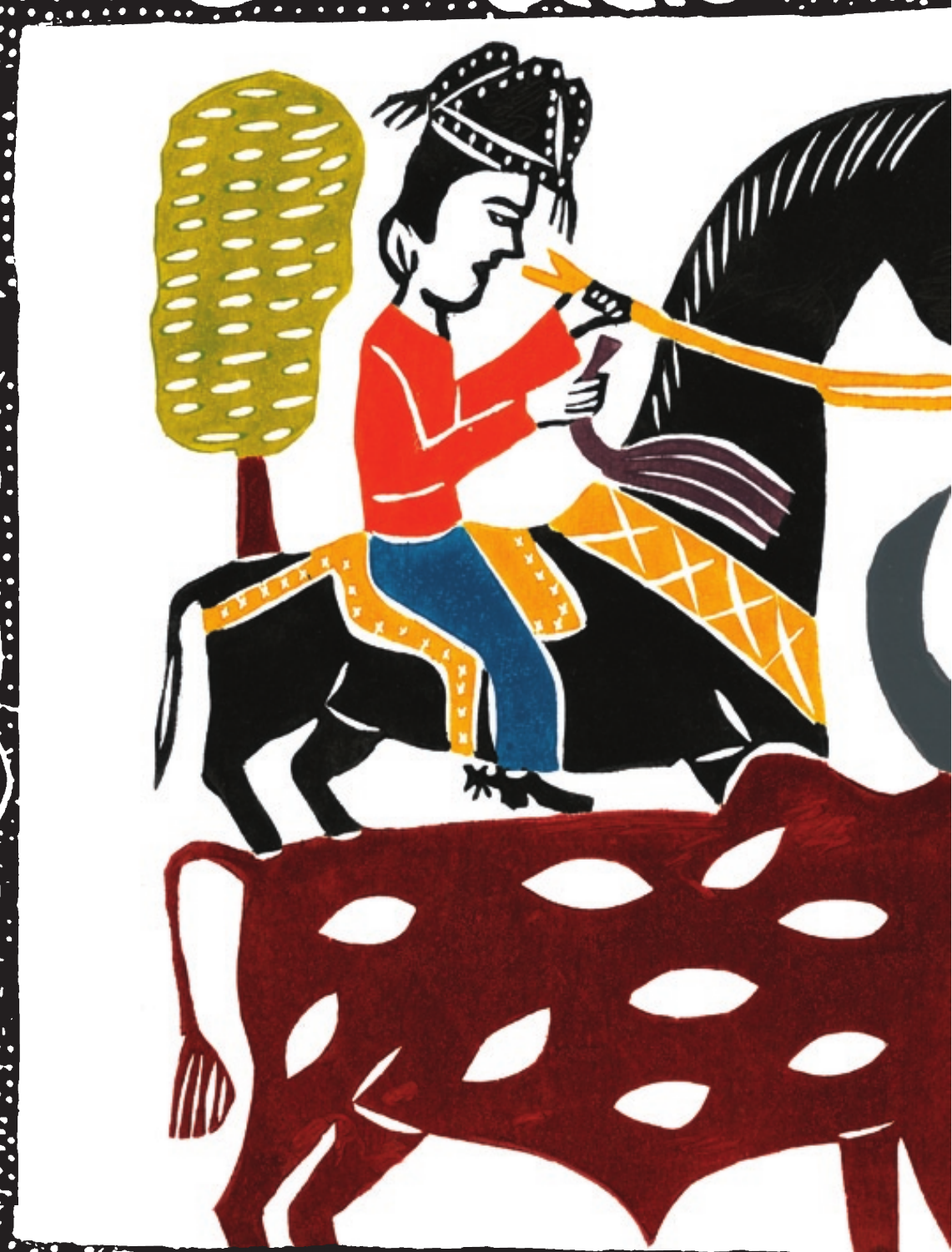# Marketing ethics

arketing is a powerful tool<br>with the potential to chang<br>opinions and influence with the potential to change opinions and influence behaviour. It is essential this influence is used responsibly and in a way that protects consumers and supports human rights.

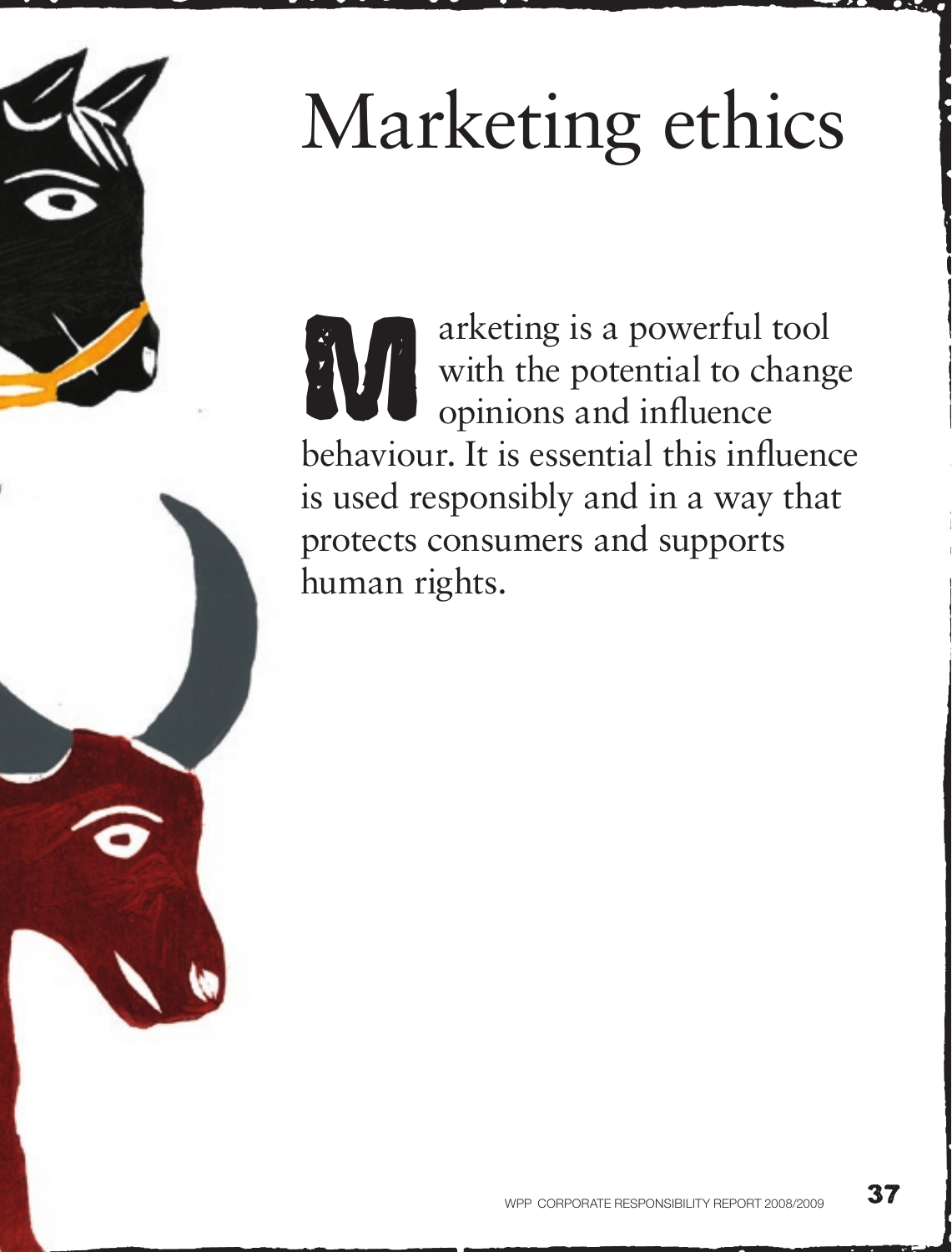s a minimum our businesses are expected to<br>
comply with all laws, regulations and codes of<br>
marketing practice. All advertising produced<br>
hy WPD companies should present are dusts fails comply with all laws, regulations and codes of by WPP companies should present products fairly and accurately, comply with the law and marketing codes, and reflect changing public attitudes to questions of taste and decency or marketing of sensitive products.

Privacy and data security are increasingly important issues for those of our companies which collect and use consumer data in market research and to target digital advertising and direct marketing campaigns.

Where we operate, who we work for and the type of work we undertake can also give rise to ethical issues. We need to identify and manage these issues, in line with our Group policies. If we do not, we risk damaging our reputation with our employees, clients and investors, and could undermine trust in our clients' brands.

#### Our standards

We expect our companies to apply high standards in all their work. Our Code of Conduct and CR Policy set out our approach and provide guidance to employees on the standards we expect. Key extracts include:

We will not knowingly create work which contains statements, suggestions or images offensive to general public decency and will give appropriate consideration to the impact of our work on minority segments of the population, whether that minority be by race, religion, national origin, colour, sex, sexual orientation, gender identity or expression, age or disability.

We will comply with all applicable local laws and regulations, and any other laws with an international reach, such as the US Foreign Corrupt Practices Act, where relevant.

WPP companies will comply with applicable regulations and selfregulatory codes of practice in the countries in which they operate.

WPP companies will not undertake work designed to mislead in any respect, including social, environmental and human rights issues.

Not all the products we promote are considered beneficial, tobacco being one example. Whilst we recognise that some stakeholders are concerned about tobacco advertising, we believe that tobacco companies should be free to advertise their products provided it is legal to do so and the advertising complies with the law and industry codes of practice.

#### Ethical decision-making

Our work can give rise to ethical issues. Examples include: work undertaken for government clients; operating in countries with a poor human rights record; and marketing for sensitive or controversial products.

The decision on whether to proceed with a new piece of work requires judgement. In cases where there is a potential risk to WPP's reputation employees are required to elevate the decision to the most senior person in the relevant office and then to the most senior executive of the WPP business in the country concerned, who will decide if further referral to a WPP director is required.

During 2008 we identified a number of improvements to our process for reviewing ethical issues in client work, following a dialogue with Co-operative Asset Management, a WPP investor. Changes we will implement during 2009 include:

**Referral procedures:** Formalising our referral arrangements in a written procedure distributed to all agency CEOs. We will include accountability for escalating concerns over client work in the Code of Conduct compliance form signed by all CEOs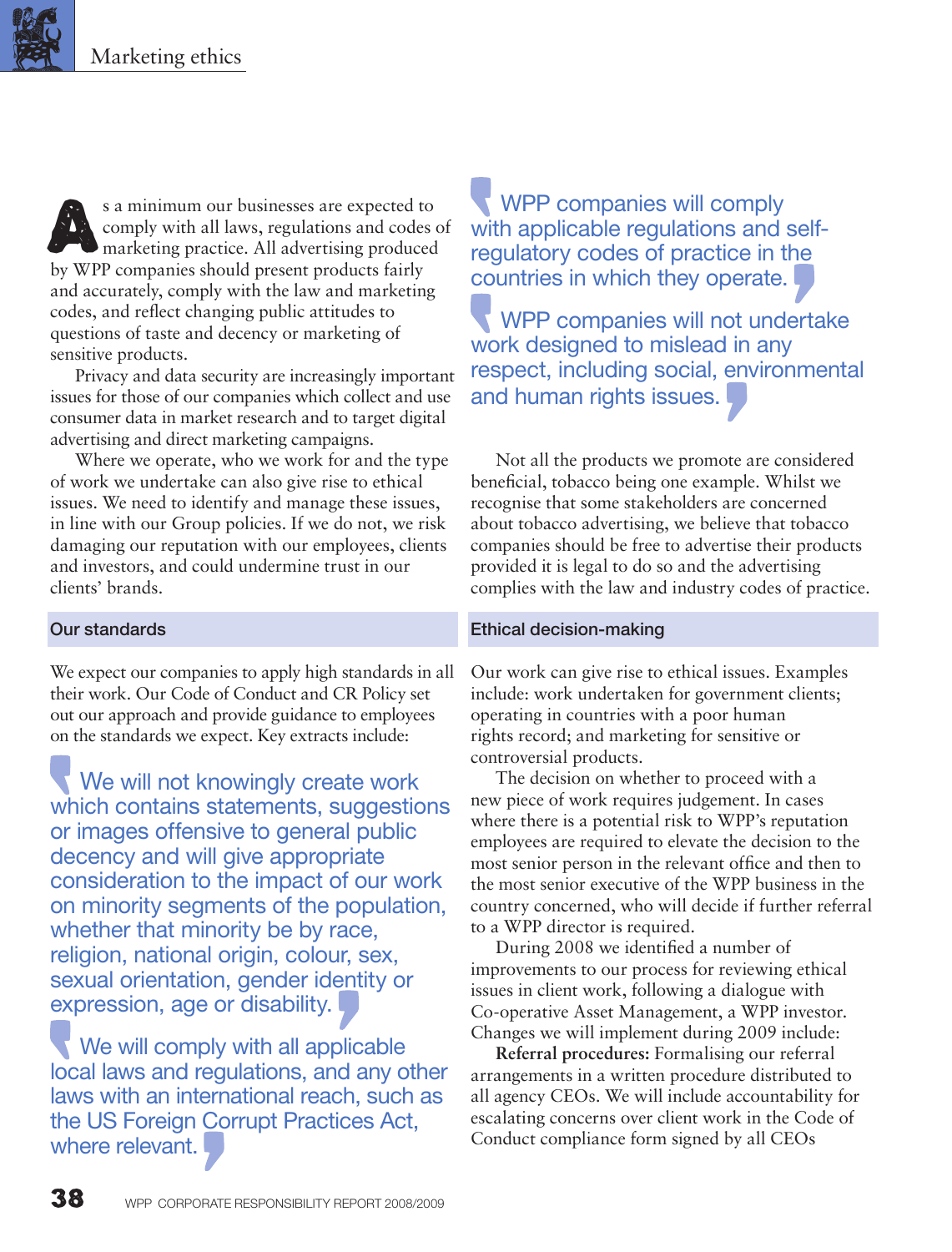

## *In their own words*

**P** e tell our clients that well-reputed companies do better in the marketplace, and the same principle applies to us. There is a business value to high standards – quite apart from the inherent value of ethical behaviour: clients are



more apt to do business with us; we can visit universities and recruit the best graduates; our people go home happier at night and can be more proud of the work they do.

Seeing right from wrong is easy at the extremes but we know that much of life happens in the middle. Training, education and clear policies help guide our people through these grey areas. The changes we are introducing will strengthen our approach and help our people make the right decisions. Mistakes will still happen on occasion but by operating at the highest level we can minimise these for the benefit of WPP and our clients.

We are a multi-cultural business, operating through over 150 companies in 107 countries. Having strong policies at the centre is only the first step. We must help our agencies embed these at the local level among a hugely diverse employee base.

The growth of our digital business is also bringing new challenges as the speed of business accelerates and the time we have to address difficult questions is compressed. We have to be at the top of our game to react quickly and maintain our standards.

Howard Paster

Executive Vice President WPP Public Relations & Public Affairs

## *An external view*

PP understands better than anyone why brand and image add value, and that damage to brand is easy to do and difficult to repair. WPP's own brand is no exception. A company in WPP's line of work is failing when 'the story'



becomes about them. We were concerned that certain companies in WPP's family had, in the past, gained notoriety for taking on controversial clients and using less than ethical methods to represent them. This concern was compounded by the fact that WPP also had expertise in helping companies with marketing their 'green' or 'responsible' credentials, which left them open to accusations of greenwash if their business as a whole could not demonstrate integrity and consistency, in a world increasingly cynical about corporate motives. In our view, consistency in standards across all company operations is a strong indicator of that company's social responsibility. Failure to do this, which can expose gaps in company policy, can lead to damage to a company's reputation and ultimately a reduction in shareholder value.

We engaged with the company and found them candid and open to change. In fairness, the problems were mostly historical and WPP had already taken some action to ensure better reputation risk management. Nevertheless we felt it could do more to embed a culture of good risk management in a decentralised business and made a series of recommendations. These were adopted and augmented by the company. The experience not only addressed our concerns but gave us an insight into the quality and culture of management.

Niall O'Shea Engagement Manager The Co-operative Asset Management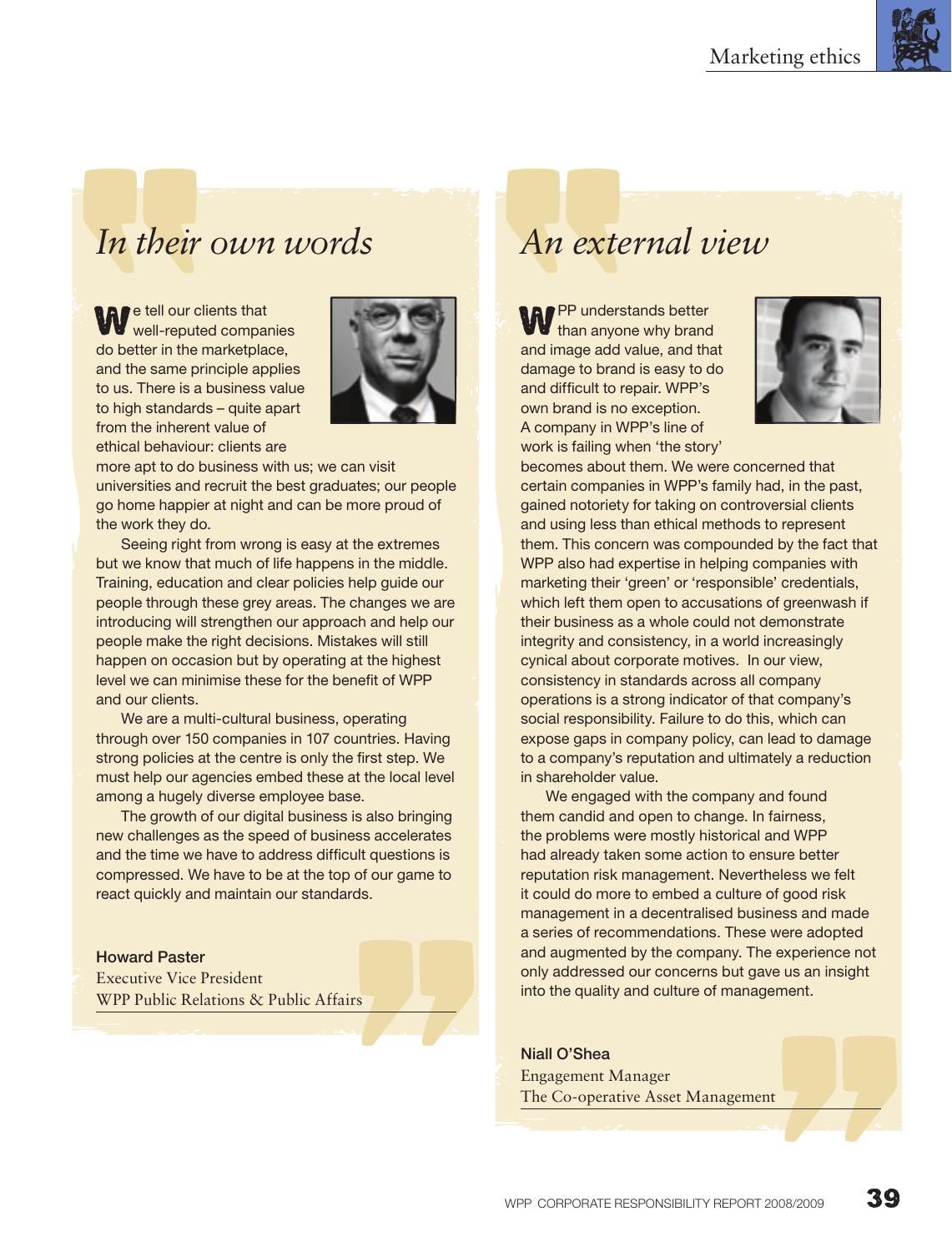annually. Quarterly review meetings will be held for senior managers at Group level to discuss cases of concern and identify new risk areas. These will be communicated to agency CEOs and CFOs via quarterly bulletins from Paul Richardson, Group Finance Director and executive director charged with overseeing CR.

**Benchmarking:** Benchmarking our Code of Conduct against those of other leading companies and strengthening the Code provisions as appropriate.

**Training and support:** Launching online ethics and risk training to raise awareness of the risks associated with client work and underline the importance of compliance with WPP's Code of Conduct. This will include prompts and guidance on when work should be referred to management. The intention is for training to reach the majority of our operating companies' employees on a regular basis.

**Audit:** Including client risk factors in our internal audit process.

#### **Zimbabwe**

Following allegations that an agency in which one of our subsidiaries, Y&R, held a minority interest, and over which we had no legal control, may have advised Zanu-PF on its electoral campaign, we launched an urgent investigation in the course of which a senior member of the management of the agency notified us that she had been advising President Mugabe in a personal capacity.

WPP's Board and management have established clear guidelines for our companies on clients for which we are prepared to work and the Mugabe regime in Zimbabwe was not an acceptable client in accordance with these standards.

We were not prepared to have any association with Robert Mugabe or Zanu-PF and we therefore took the immediate decision to divest Y&R's minority interests in Zimbabwe. This was actioned as quickly as possible.

#### Public affairs

We undertake public policy work for clients including direct lobbying of public officials and influencing public opinion. Our public affairs companies include: Burson-Marsteller, and its subsidiaries:

- BKSH
- Direct Impact
- Penn, Schoen & Berland

Hill & Knowlton, and its affiliate, Wexler &

Walker Public Policy Associates

■ Ogilvy Government Relations, an arm of Ogilvy

Public Relations Worldwide

**T** Timmons and Company

Quinn Gillespie & Associates

**Dewey Square Group** 

**Public Strategies** 

The majority of our public affairs work is undertaken for clients in the US.

WPP companies comply with all applicable laws and regulations governing the disclosure of public affairs activities. In the US this includes the Lobby Disclosure Act and the Foreign Agent Registration Act, which are designed to achieve maximum transparency on client representation. In the US, this means lobby firms are required by law to register the names of clients on whose behalf they contact legislators or executive branch personnel.

When our companies represent a coalition they do not mask the underlying client.

It is WPP's practice that those of its US companies whose sole or primary business is lobbying have representatives of both major political parties among senior management.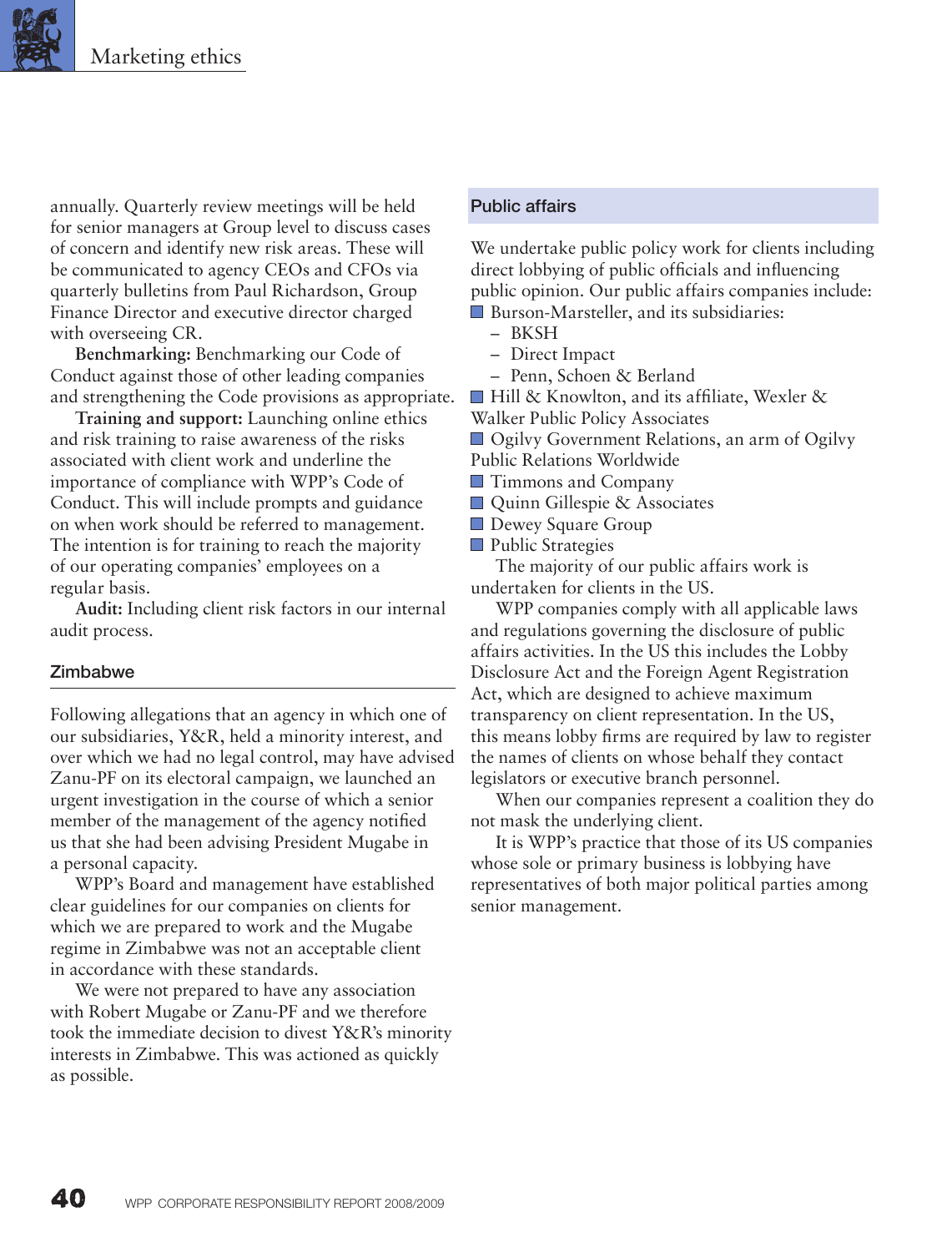

#### **Privacy**

The growth in internet usage is enabling more data to be collected, stored and used than ever before. This has created new opportunities and risks for businesses and consumers.

Targeted advertising, using consumer data so web users view advertising suited to their interests, is one example. This allows consumers to view more relevant advertising and gives brands higher response rates. But it is important that consumers have control over what data is collected and are given the choice to opt-in or opt-out.

As more data is collected, transferred and stored, data loss and identity theft have increased and high profile cases have been widely reported in the media. Many consumers have become concerned about data protection and security issues.

## *In their own words*

rivacy and data protection issues are top of mind for many consumers and will become so for many more. We cannot succeed as a business without recognising these concerns, putting in place strict and transparent policies where



they are required and educating the public and our clients. In doing so, we are open to cooperating with all of our competitors to put in place industry-wide solutions, but we will not allow ourselves to be slowed down in implementing the right approaches.

Eric Salama Chief Executive Kantar

#### Our approach

Our companies collect and use consumer data to study attitudes and purchasing habits and to create targeted digital and direct marketing campaigns. Strong data protection and privacy procedures are essential to maintaining the trust of research participants and consumers.

As a minimum, companies must comply with data protection laws and marketing codes of practice such as the UK Data Protection Act, the EU Data Protection Directive, the US Safe Harbor principles as certified by the US Department of Commerce, the ICC/ESOMAR International Code of Marketing and Social Research Practice, the US Direct Marketing Association Guidance and the UK Market Research Society Code of Conduct. Many companies have additional policies and procedures to safeguard privacy. See case study on page 42 for an example of how these issues are managed in our companies.

Our digital companies share information on privacy issues through the WPP Digital group and with others in our industry through organisations such as the Interactive Advertising Bureau, of which David Moore, Chairman of 24/7 Real Media, is currently Vice Chair.

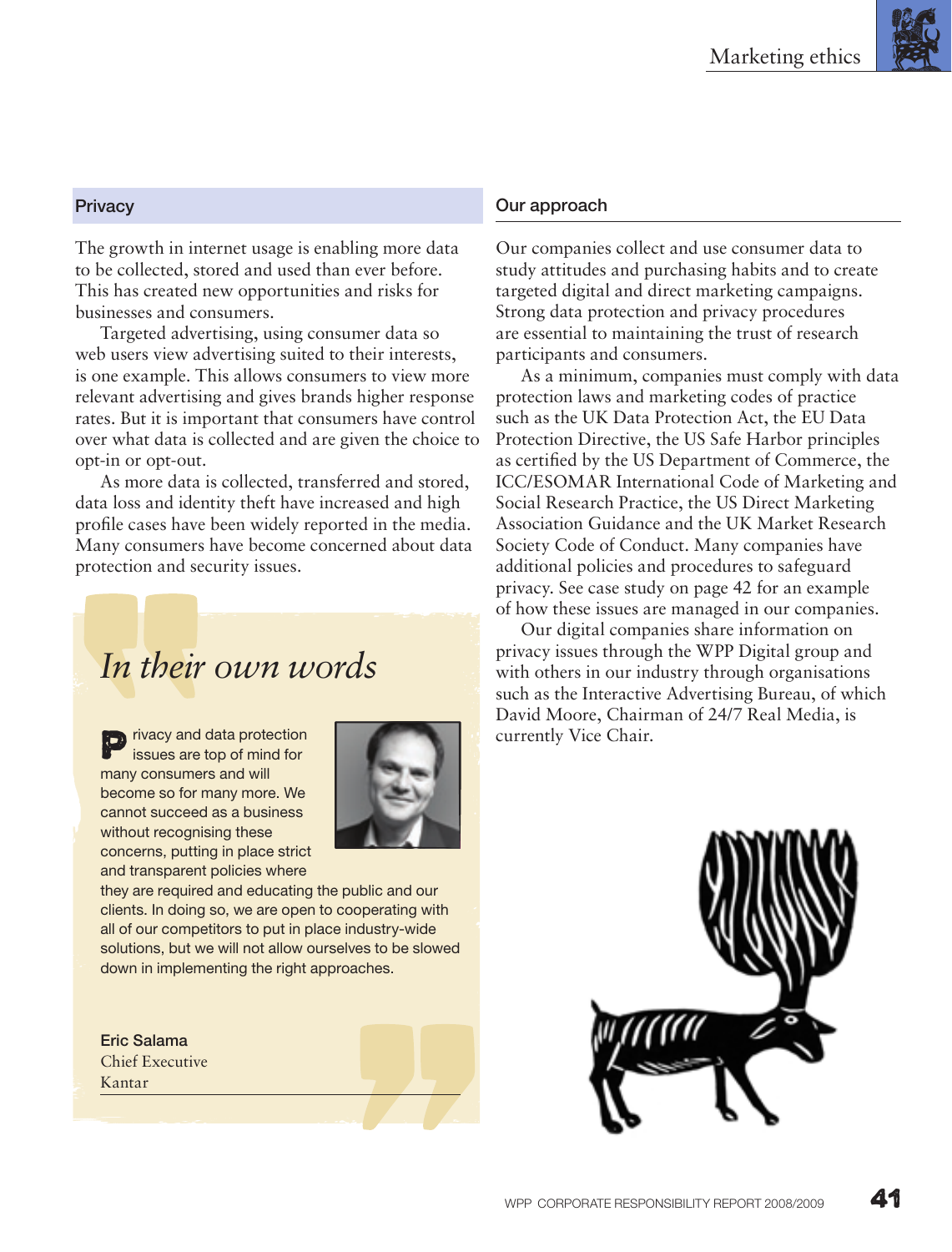#### Case study: Privacy and data protection at Kantar

In January 2009, Kantar created the role of Chief Privacy Officer, appointing George Pappachen to develop and implement a coordinated privacy and data protection policy across Kantar companies and work directly with clients on these issues. This is the first such appointment by a leading research, insight and consultancy business, and reflects the growing importance of privacy and data protection issues for our industry.

Kantar companies are involved in market research and customer insights, an area which is continuously evolving. The growth of digital technology means that research which used to be done face-to-face or over the phone is frequently done online. A growing number of companies, from previously diverse sectors, are now competing to offer these services. Innovative thinking on privacy issues, backed up by strong policies and procedures can help Kantar differentiate itself and provide reassurance to clients.

The appointment of a Chief Privacy Officer will help to ensure consistent standards are applied across Kantar's different agencies and locations. A group privacy policy will be developed to facilitate this. There will be a focus on raising awareness among Kantar people and providing a channel for them to share new ideas and best practices.

Kantar companies will continue to partner with clients to uncover new and innovative methods of data protection and share the findings across the group. They will also participate in and lead efforts by industry associations such as the Market Research Society to raise standards for the research industry.

#### Compliance with marketing codes

We expect all our companies to comply with industry codes and marketing regulations. However, a small number of campaigns do give rise to complaint.

We aim to track and report all upheld complaints against campaigns by WPP companies. However, our data is still incomplete.

The table opposite summarises infringements identified and publicly reported by regulatory authorities in India, Ireland, the Philippines, the UK and the US during 2008. It also includes infringements reported through our internal data collection system. For some infringements we were unable to obtain full details of the ruling and type of marketing.

### Setting the agenda

Advertising codes need to be regularly reviewed and updated to reflect changing attitudes to humour, sexuality, nudity, religion, alcohol and many other topics.

Industry organisations play an important role in this process helping to update national marketing standards and develop guidance on issues such as advertising to children and marketing of sensitive products such as food and pharmaceuticals.

Many of our senior employees participate in these organisations and help ensure codes reflect changing public opinion. Examples from 2008 include: ■ Becky Chidester, President, Wunderman New York is a Board Member of The Healthcare Communication and Marketing Association.

■ Clemente Gonzalez, President, JWT Santiago is a Board Member of The Chilean Ethical Self Regulation Council.

■ David Reid, Finance Director, MediaCom Sydney is a Board Member of The Media Federation of Australia (MFA).

Gary Leih, Chairman & CEO, Ogilvy Group UK is President of the European Advertising Association. ■ Lynda Edge, CEO, Headcount is a Member of The Marketing Society.

■ Matt Giegerich, President & CEO, CommonHealth is a Board Member of the Medical Advertising Agency Committee.